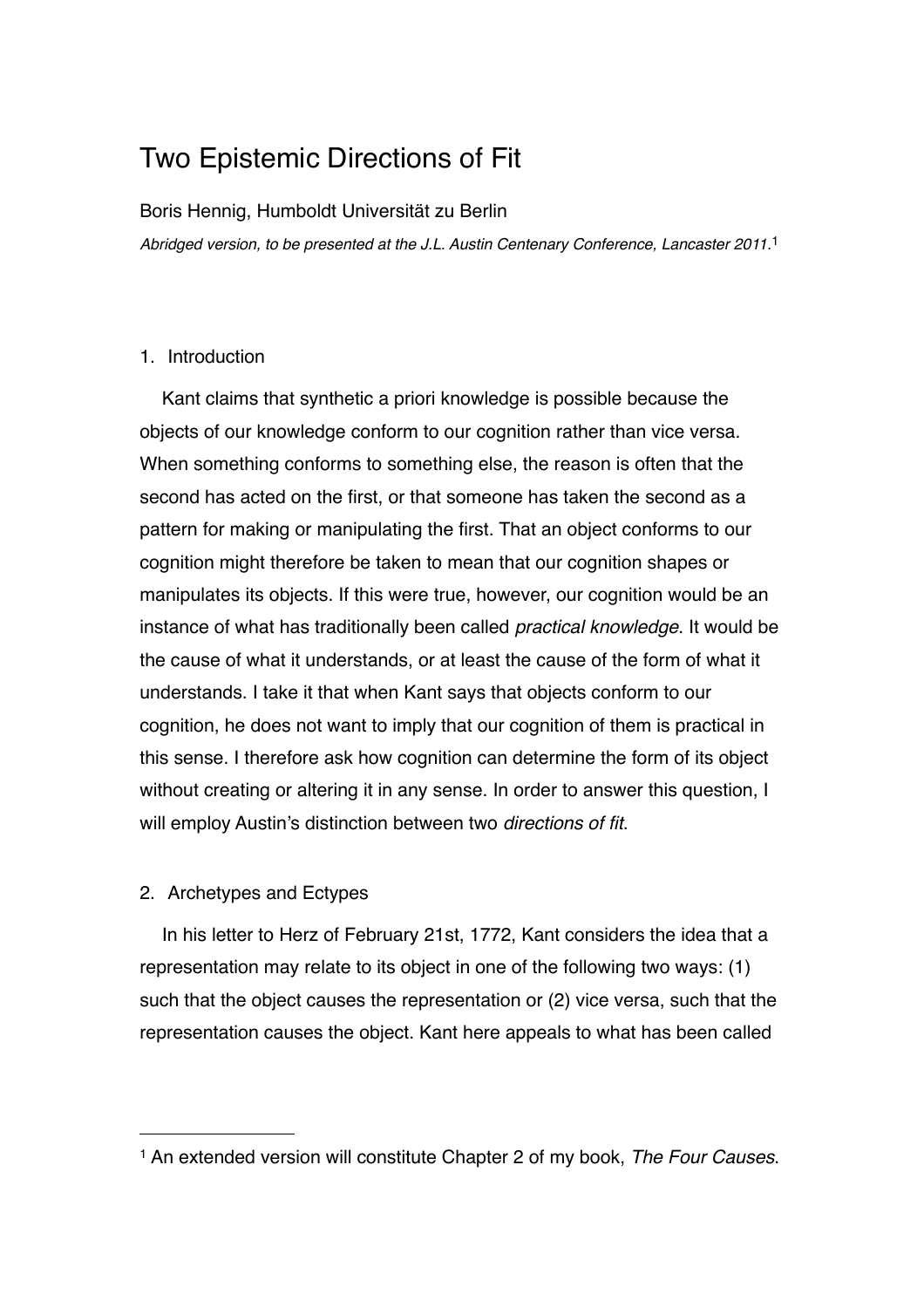*exemplary causation*. [2](#page-1-0) That A is an exemplary cause of B means that A is a paradigm of which B is a copy. I adopt Kant's terminology and call the paradigm an *archetype* and its copy an *ectype*. [3](#page-1-1)

In his letter to Herz, Kant thus asks whether representations relate to their objects as archetypes relate to ectypes. The hard problem is how *spontaneous cognitive acts* can represent objects. We seem to have the choice between the following two scenarios.

(1) First, our spontaneous cognitive acts could represent their objects by being mere ectypes of them. Then, however, they would represent their objects only insofar as they (the acts) are passive and not spontaneous. Everything in them that represents the object would also passively derive from it, and everything that goes beyond what derives from the object would be an additional, non-representing, and possibly distorting element.

Now, as Kant argues, our sensory experience necessarily involves an activity of the mind; if not judging, then at least what he calls *synthesis*, which is an act of going through and holding together the manifold of sensory impressions *(Critique of Pure Reason*, B 103). If the activity of our mind were a non-representing and thus possibly distorting element, then all experience would potentially be distorted by it. There would be no reason why it should not differ arbitrarily in different subjects, and this would lead to relativism (cf. B 168).

(2) Alternatively, our spontaneous acts might be archetypes, of which their objects are ectypes. However, ectypes are copies of archetypes, and they represent their archetypes by conforming to them. Therefore, if the objects

<span id="page-1-0"></span><sup>2</sup> Johannes Micraelius writes: "*Exemplaris causa* dicitur, qvae in mente artificis est efformata, & ad qvam imago in re ipsa exprimitur. *Exemplar* est causa imaginis: sed *imago* est signum repraesentans suum exemplarum. Correspondentia autem imaginis & exemplaris dicitur similitudo" (*Lexicon Philosophicum*, Jena 1653, p. 484, s.v. "exemplar").

<span id="page-1-1"></span><sup>3</sup> According to Micraelius, the archetype of a thing may also be a disposition in the mind of its maker that guides the process of its production: "*Archetypum* igitur est architecti dispositio, qvam mente concipit, & ad qvam aedificium exstruendum est" (p. 161-2, s. v. "archetypus").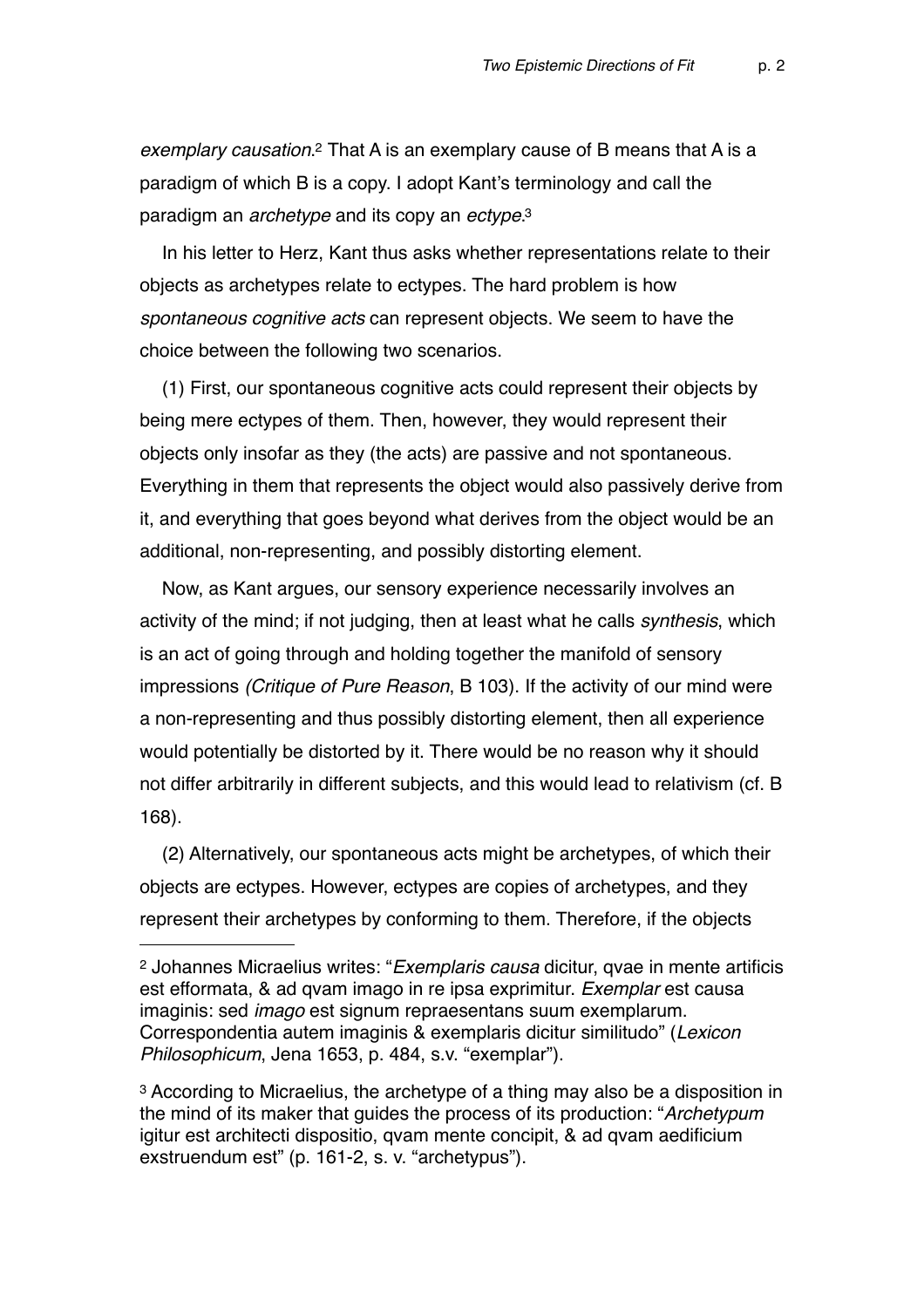were ectypes of our spontaneous cognitive acts, the objects would be representations of these acts and not vice versa. Further, with regard to the object of our theoretical knowledge, the world, there is only one intellect that could possibly qualify as archetypical, and this is the intellect of its creator. For the creator of the world, knowing and creating the world are the same. The creator's knowledge of the world, however, would be *practical knowledge*, and the problem is to explain how theoretical knowledge can be spontaneous.

Kant cannot accept any of these two scenarios. We cannot solve the problem of how our spontaneous cognitive acts can be cognitions of objects by asserting that instead of being *spontaneous* acts they are merely *passive* reactions to objects. Nor can we do this by asserting that instead of being *cognitions*, they are *makings or shapings* of objects. In his letter to Herz, Kant concludes that with respect to the objects of theoretical cognition, the human intellect is neither archetypical, since it does not create its own object, nor ectypical, since it is not merely passive.

But what else can it be? Is there any way in which something may stand in a representational relation to something else, other than being its archetype or its ectype? In other words, how can a concept determine the features of its object, so that the object must conform to it and that the concept still (cognitively) represents this object? With this question in mind I turn to Austin.

#### 3. How To Talk

In How to Talk,<sup>[4](#page-2-0)</sup> Austin asks the following question: What is the difference between *calling* something an F and *describing* it as an F? Austin proposes to capture this distinction by considering a simple world that contains a number of labeled items, each of which are of exactly one type. The language that he introduces within his model only allows for sentences of the form

The item labeled 'A' is of type T.

<span id="page-2-0"></span><sup>4</sup> *Philosophical Papers*, Oxford 1979.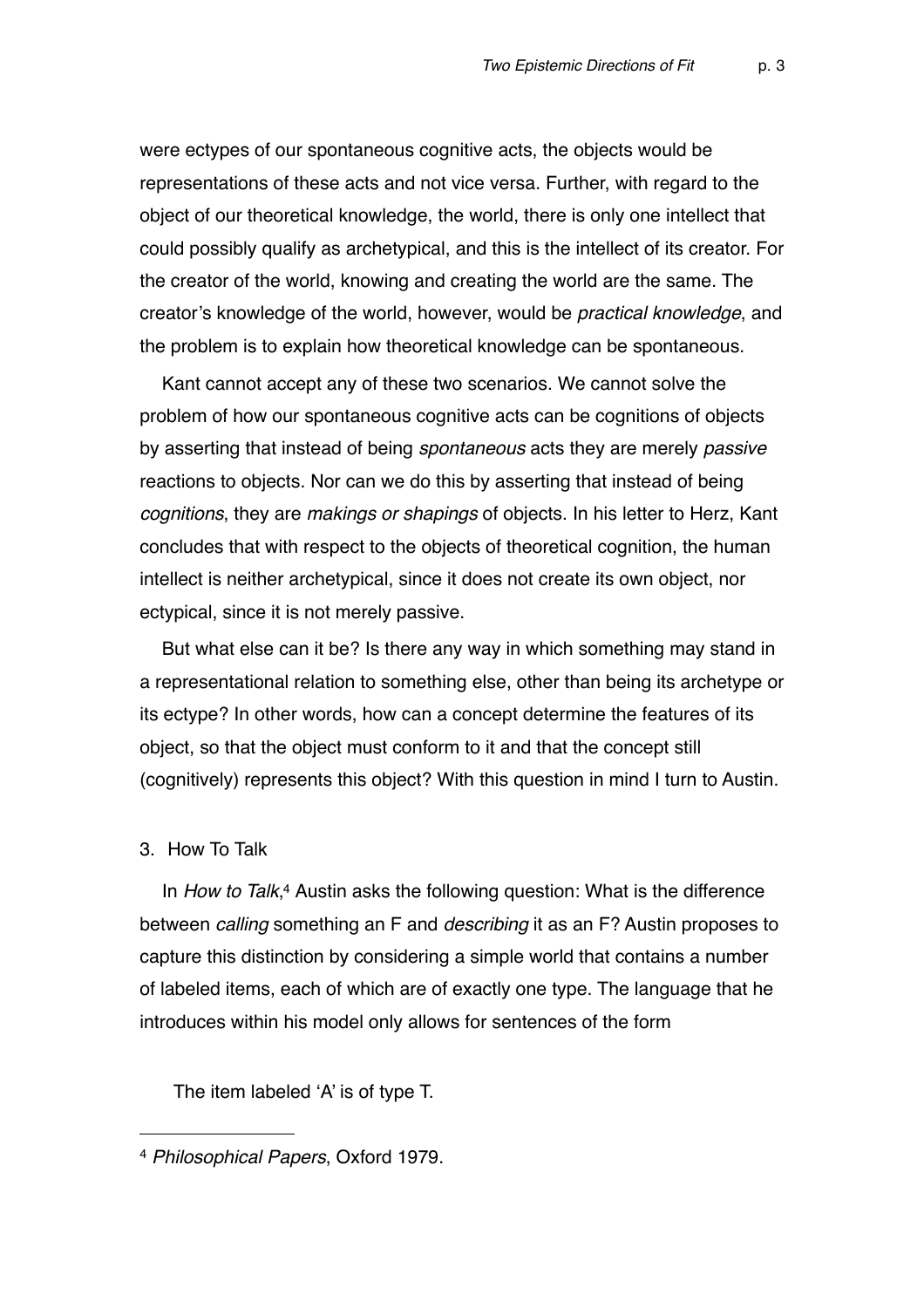These sentences can be used in four different ways, which are best explained by distinguishing different kinds of questions to which they may serve as an answer. In one set of cases, we imagine that someone is confronted with an item labeled 'A' and is asked one of the following two questions:

- (1) (a) Is A of type T?
	- $(b)$  is type T the type of which A is an instance?

The first question (1a) is a question about item A, which is given; the second question (1b) is a question about type T, which is not given.

In a second set of cases, someone is provided with a type description and then asked to identify an item that is an instance of this type. This kind of question may also take two different forms:

- (2) (a) Is any of the available items an instance of type T?
	- (b) Is type T instantiated by any of the available items?

Again, the first of these questions (2a) is about any one of the available items, but it is not specified which one; and the second (2b) is about the type, which is specified. In all four cases, the answer may have the form:

A is of type T.

But in each case this statement has a slightly different meaning. The differences between (a) and (b) are admittedly rather subtle. It is clear that in any case, stating whether A is of type T involves two capacities: (i) to identify a particular item as an instance of a type, and (ii) to understand what it takes, in general, to be an instance of this type. Austin's point is that these two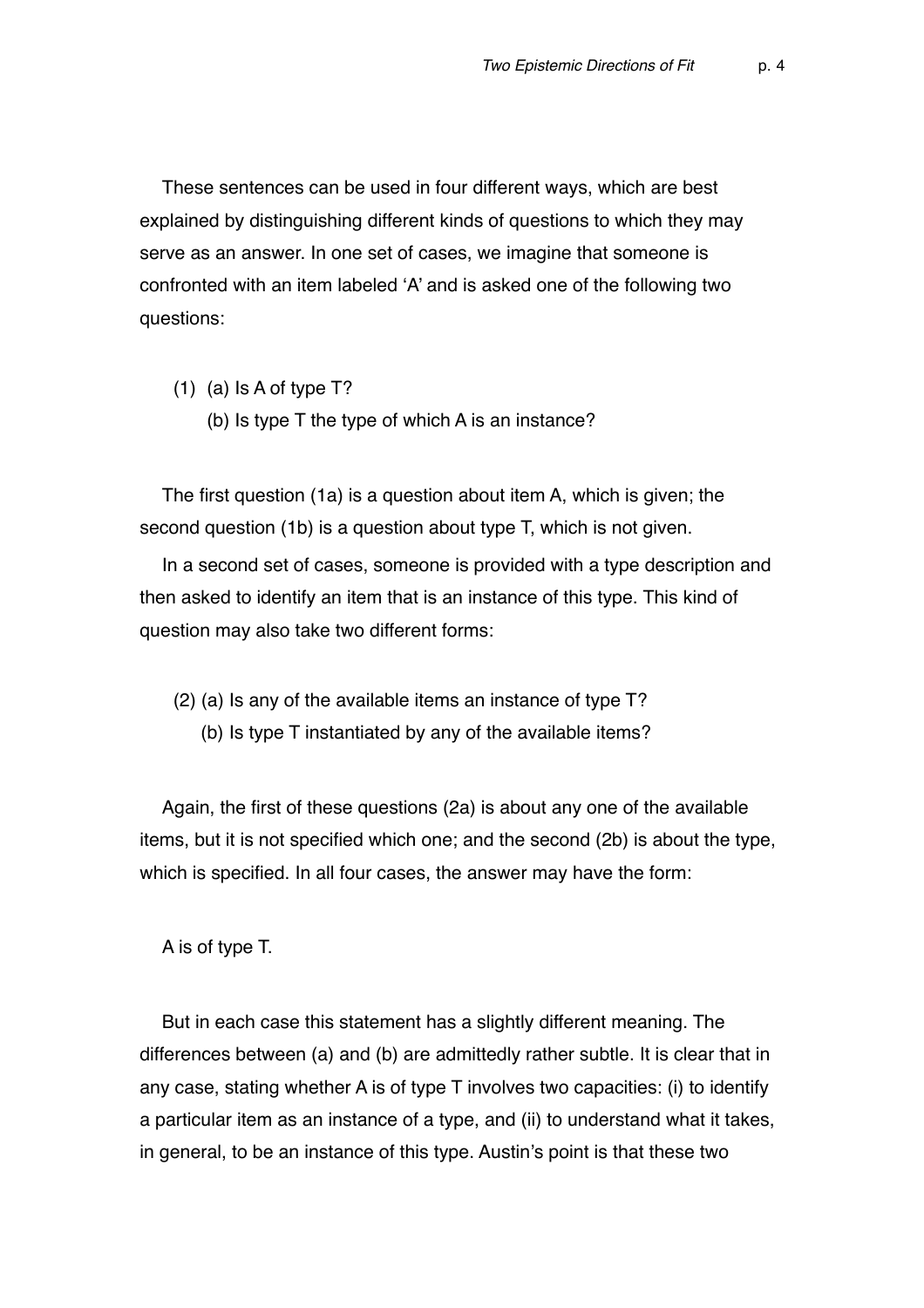capacities are to some extent independent of each other. One of them engages knowledge about a particular item, whereas the other engages knowledge about a type of items. For instance, one may be able to correctly describe an item A without knowing of a given type whether A falls under it, and one might be able to state the criteria for instantiating a type T without being able to identify a particular item that satisfies them.

Questions (1a) and (2a) assume that knowledge about the type T is already available, and the task is to apply this knowledge to a particular item. In (1b) and (2b), it is assumed that the features of the relevant items are already known, and the task is to decide which type would fit the bill. The distinction between (a) and (b), which Austin describes in terms of the "onus of match," is independent of the question whether the item (1) or the type (2) is given.

I am here interested in the contrast concerning what is given and what is asked for, that is, the distinction between (1) and (2). This distinction is the one that Austin draws in terms of the "direction of fit." For my present purposes, I consider only two of the four ways in which the sentence "Item A is of type T" may be used in Austin's model:

- (1a) *Stating*: Given an item A, to answer the question about this item as to what its type is.
- (2a) *Casting*: Given a type T, to answer the question about any of the available items as to whether they fall under it.

In an act of *stating*, the question that is answered is a question about what is given (the item), and the direction of fit is *type to item*. *Casting* provides an answer to a question about what is not given (which is, again, the item), and the direction of fit is *item to type*.

It should be clear that this distinction, between casting and stating, has nothing to do with a distinction between beliefs and desires, or assertions and expressions of intention. In casting, we do not express a desire that A be of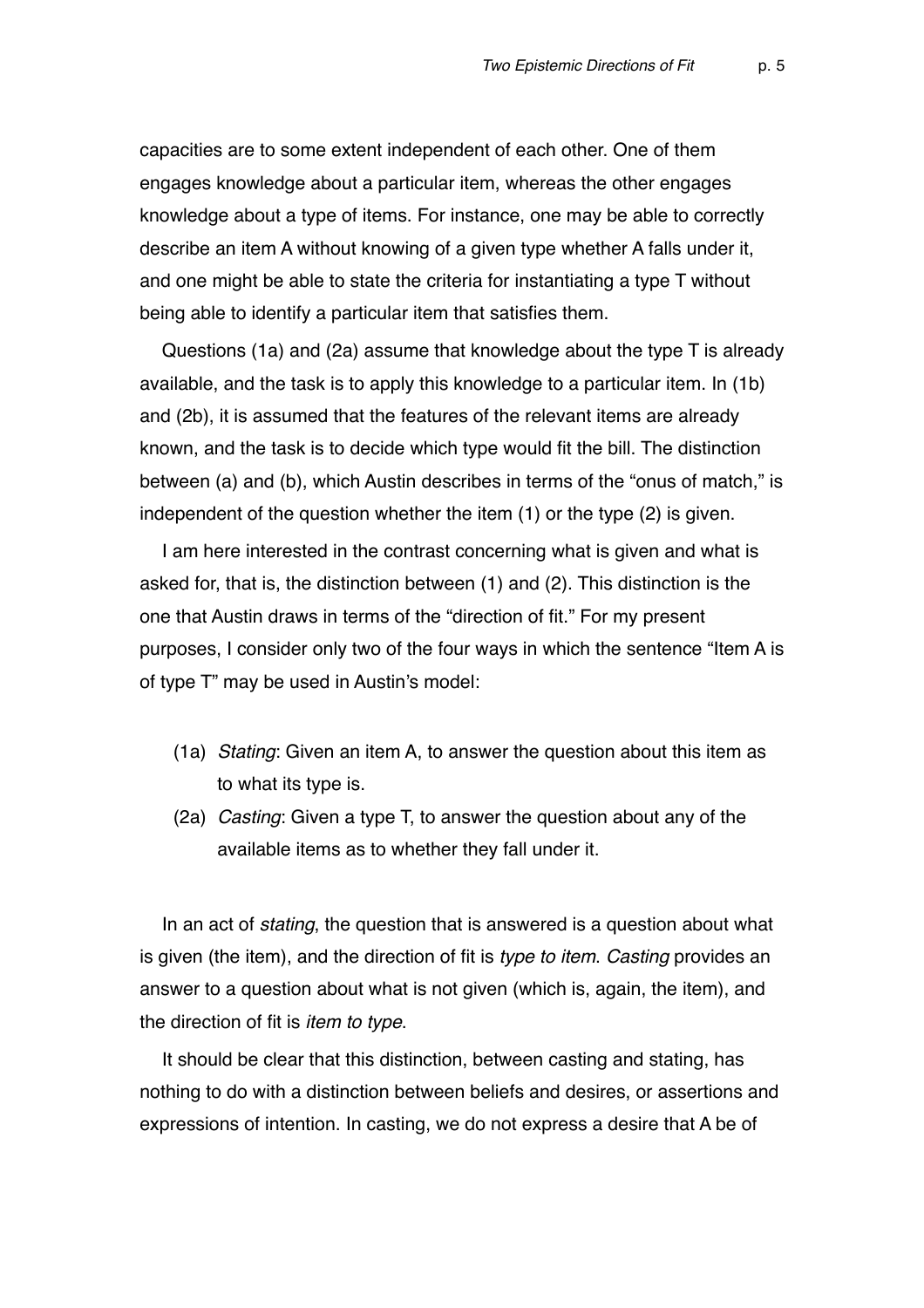type T or an intention to bring this about.<sup>5</sup>

# 4. Sellarsian Sentences

Let me now extend Austin's model in a first step, by taking into account that items may not only be classified as instances of certain types but also furnished with properties. In order to do this, we need to consider a world in which items are of types and have properties, and introduce more complex sentences of the following form:

Item A of type T is P.

These more complex sentences may be broken down into two parts, one of which is exactly of the form Austin describes:

- (i) Item A is of type T,
- (ii) Item A has property P.

I treat property attributions as analogous to type attributions. That is, by uttering a sentence of the form "Item A has property P," we may either *state* that the item has property P or *cast* an item as having property P. Since there are four different ways of relating types to items and four ways of relating properties to items, sentences of the form "Item A of type T is P" may in theory be understood in sixteen different ways (some of which may not make any sense). I consider only the following case:

Item A, which is *cast* as a T, is *stated* to be P.

<span id="page-5-0"></span><sup>5</sup> When Austin speaks of "producing" an item that fits a description (*How to Talk*, p. 141), he does not literally mean that such an item is made. He uses the verb "produce" in the sense of "coming up with something."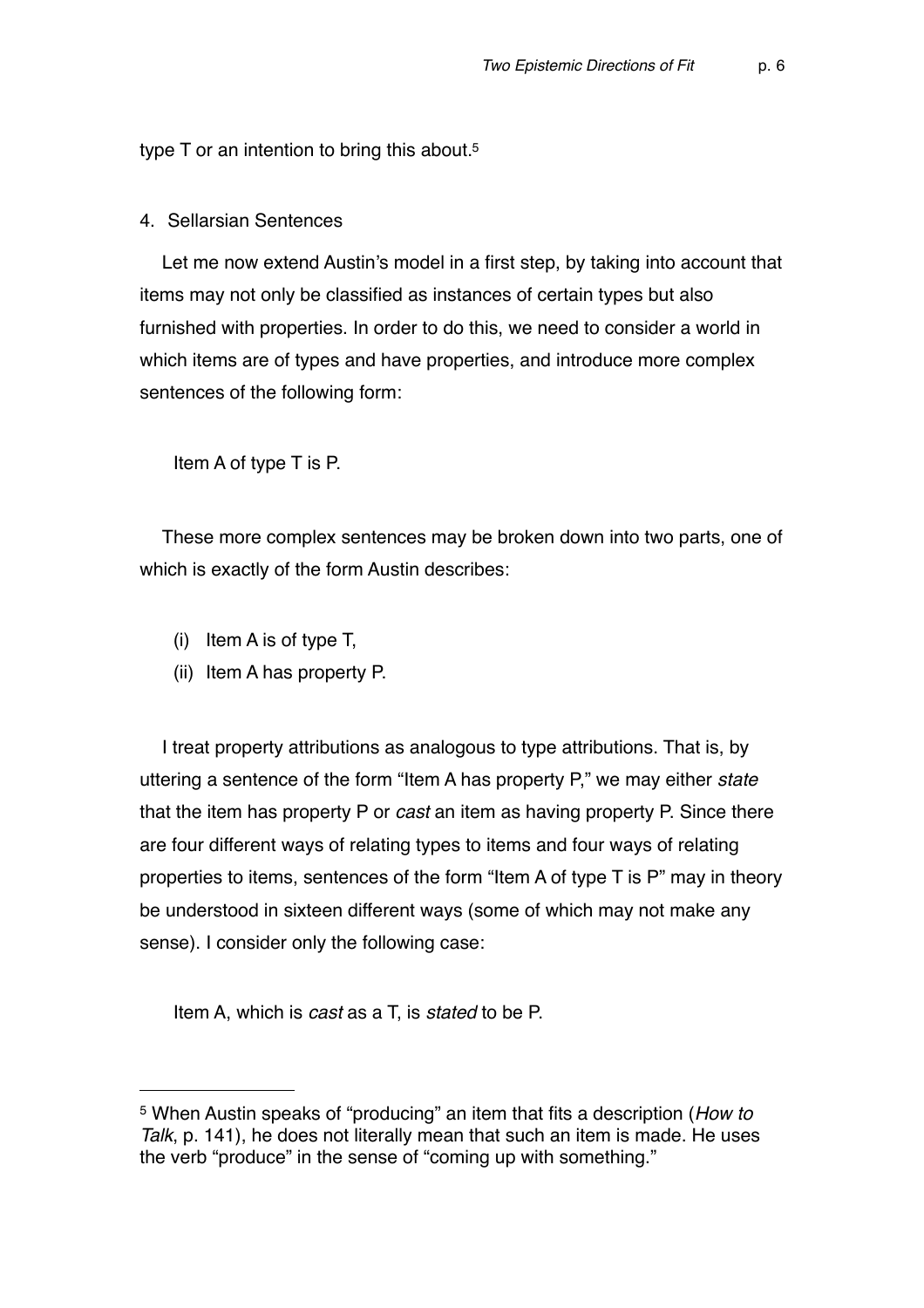In this first extension of Austin's model, casting and stating do not any longer refer to self-contained speech acts but to parts of speech acts. I speak of the casting part (or term) and the stating part (or term) of an assertion.

It is now time to gradually return to Kant. On my way back, I will further modify Austin's model and drop the assumption that all items are labeled. When we cast an item as a T, we do not answer the question whether an item labeled 'A' fits type T, but rather the question whether a so far unspecified item fits this type. We do not cast item A as a T; we simply cast some T. Dropping the labels is a decisive step away from Austin. In Austin's original model, items are accessible independently of how they are cast, namely by means of their labels, and acts of casting them are acts of bringing these labeled items under a given concept. There is no question how we identify items in the first place. By dropping the label, I turn the casting part into that part of a sentence by which the object is first brought into view.

The sentences I am concerned with now have the following form:

This T (*casting*) is P (*stating*).

I call them *Sellarsian sentences* because they have the general form

This such is so-and-so.

# 5. Affection and Function

According to Kant, judgments are either *complex* and consist of further judgments or they are *categorical*. All categorical judgments involve two predicates that perform different functions. Kant says that in a (singular) categorical judgment of the form "S is P" we compare two predicates, one of which stands for a logical subject, the other for a logical predicate (*Reflexion* 4634, *Akademie Ausgabe* XVII, p. 616-7). More specifically, an object is introduced by means of a substance concept, which is then related to a logical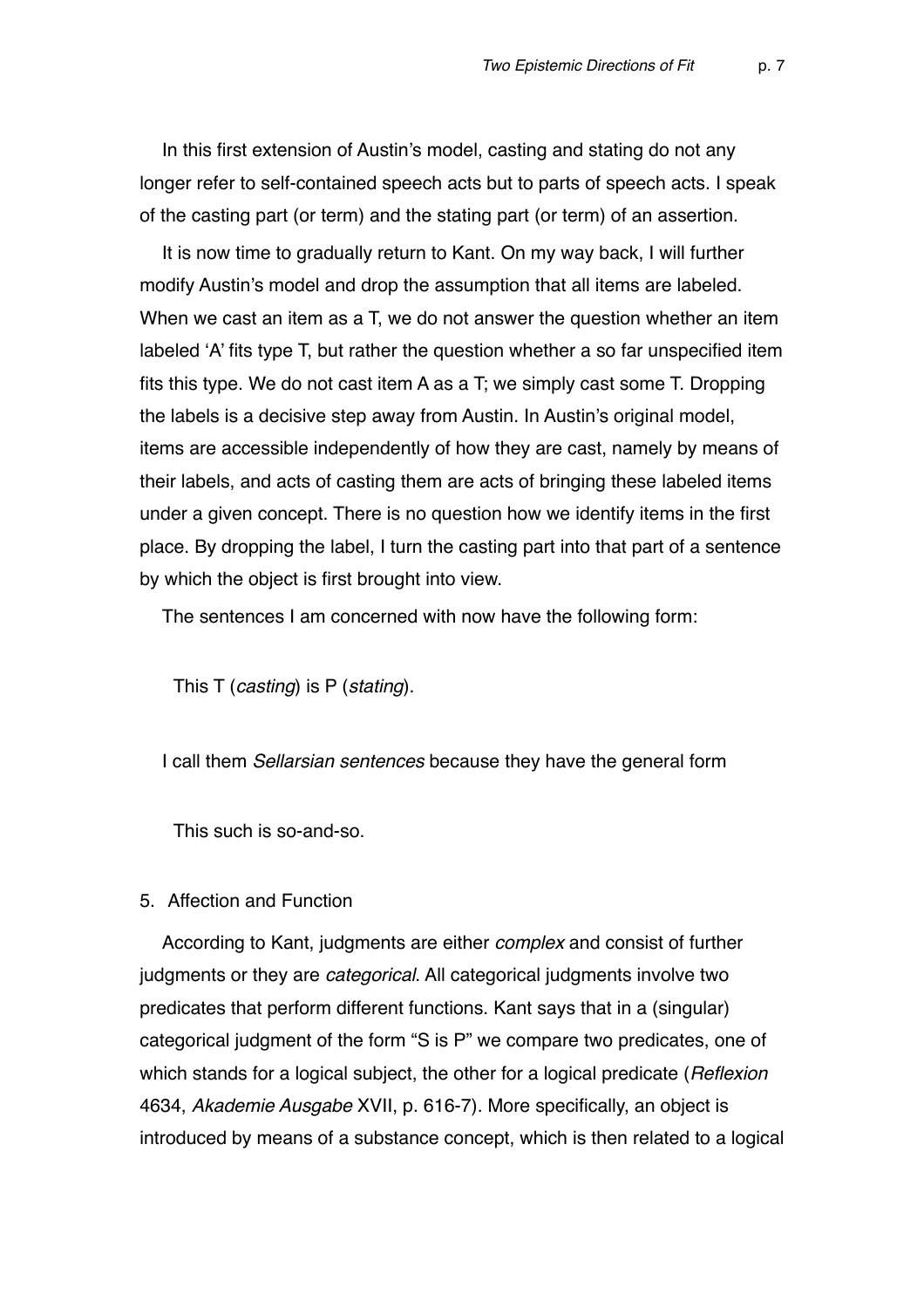predicate that stands for a property. Since the substance concept introduces the object that is then determined by the predicate, Kant also says that it provides the *ground* of the act of judging, of which the logical predicate is, in some sense, a *consequence* (Logik Jäsche, *Akademie Ausgabe* IX, p. 104). Categorical judgments thus have a structure that is to some extent analogous to that of hypothetical judgments. That is, just as the hypothetical judgment "Because this is a T, it is P" may be split up into the two judgments "This is a T" and "This is P," the singular categorical judgment "This T is P" may be split up into the two "protojudgments"

This  $T -$  is P.

Kant says that the first of these parts provides a ground, of which the second is a consequence. Protojudgments are not judgments, but in order to see more clearly what is going on, we might as well expand them to actual judgments:

This is  $aT - It$  is P.

The first of these judgments will now be easily recognized as an instance of *casting*, the second as a case of *stating*. By casting an object, we lay the ground on the basis of which we may state something of this object. When Kant says that this is what generally happens in categorical judgments, he seems to assume that what I have called a Sellarsian sentence represents the general form of a (singular) categorical judgment. To make such a judgment is to state something of an item that is cast as an instance of a type.

Let me now fill in some epistemological background. Kant distinguishes two capacities involved in cognition: *sensibility* and *understanding* (*Critique of Pure Reason*, B 74). Actualizations of our sensibility are passive affections. By means of affection, an object is given to us. Acts of the understanding, which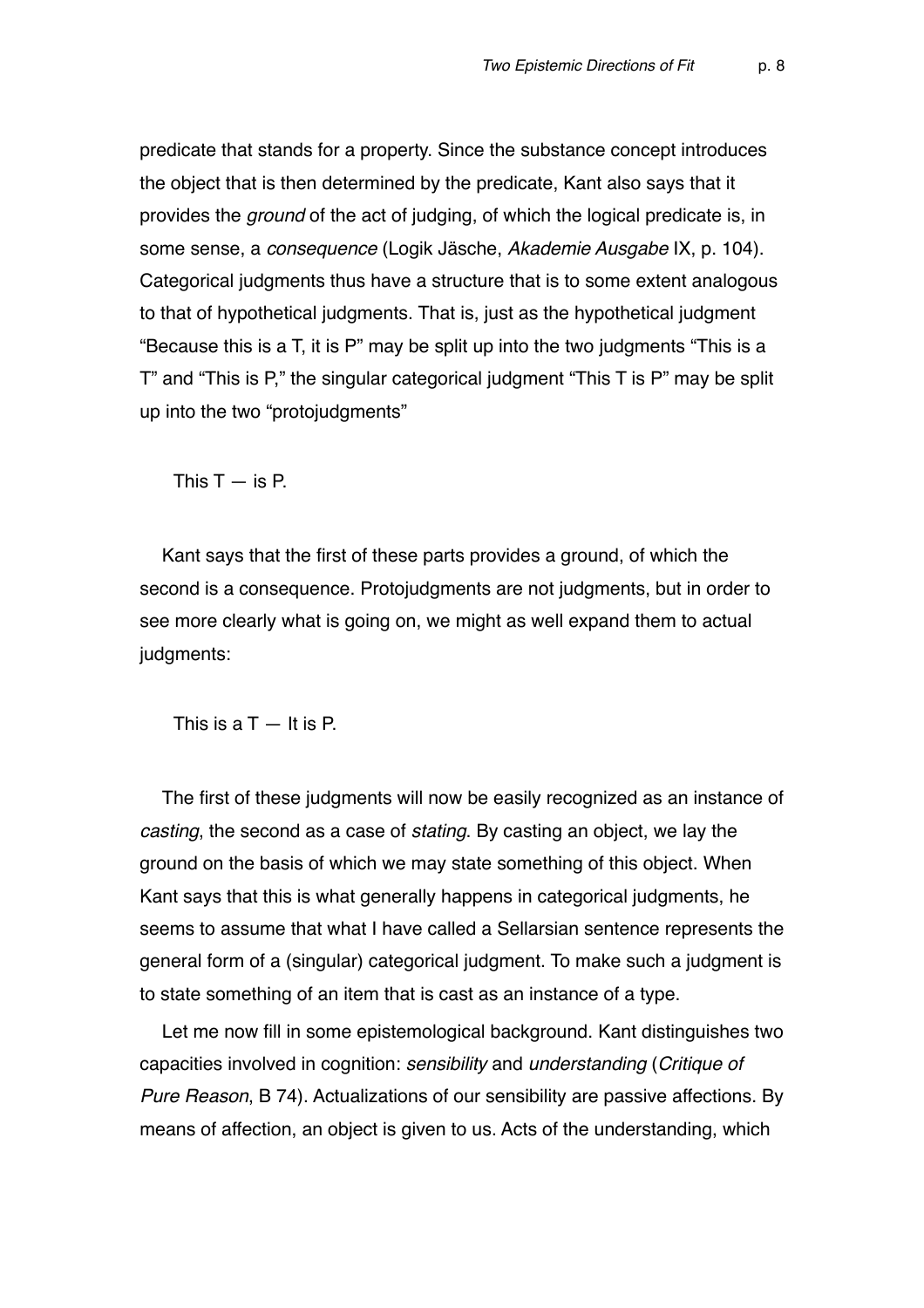Kant calls functions, are active: They *determine* the form of their object (B 93).

Affections relate to intuitions, and functions relate to concepts. I will simplify Kant's terminology a bit, and use "sensibility" and "understanding" for the respective capacities, "affection" and "function" for the actualizations of these capacities, and "concept" and "intuition" for the results of these actualizations.

Since sensibility is a passive capacity and understanding an active one, it seems appropriate to distinguish their respective actualizations, affection and function, in terms of their direction of fit. Functions are analogues of castings, which determine their objects, and affections are analogous to statings, which register features of their objects. (They are only *analogous* to statings because statings are acts, but affections are not.) For affections, the direction of fit will then be intuition to object, and for functions, the direction of fit will be object to concept.

Before going on, I should emphasize that any such sharp division of cognition into affection and function is an artificial one. Considered in isolation, neither affections nor functions actually relate to any object. No relation to an object can be established unless concepts and intuitions come *together* (B 74). This means that in the absence of spontaneous synthesis (which is an act of the understanding), there can be no intuition (A 120 n., B 136f.). We must therefore be careful when we match Kant's terminology onto Austin's distinction. It is important to keep in mind that the whole point of Kant's distinction between active and passive elements in cognition is that in order for cognition to be possible, both must come *together*. Mere affections are blind, and mere functions are empty (B 75). This means that there are no cognitive acts that have only one direction of fit. Taken in isolation, functions are not acts of casting, because functions alone do not relate to objects, and to cast an object is a way of relating to it. Likewise, taken in isolation, affections are not acts of stating, since they do not relate to any object, and stating something of an object is a way of relating to it. If functions and affections differ in their direction of fit and both must come together in order to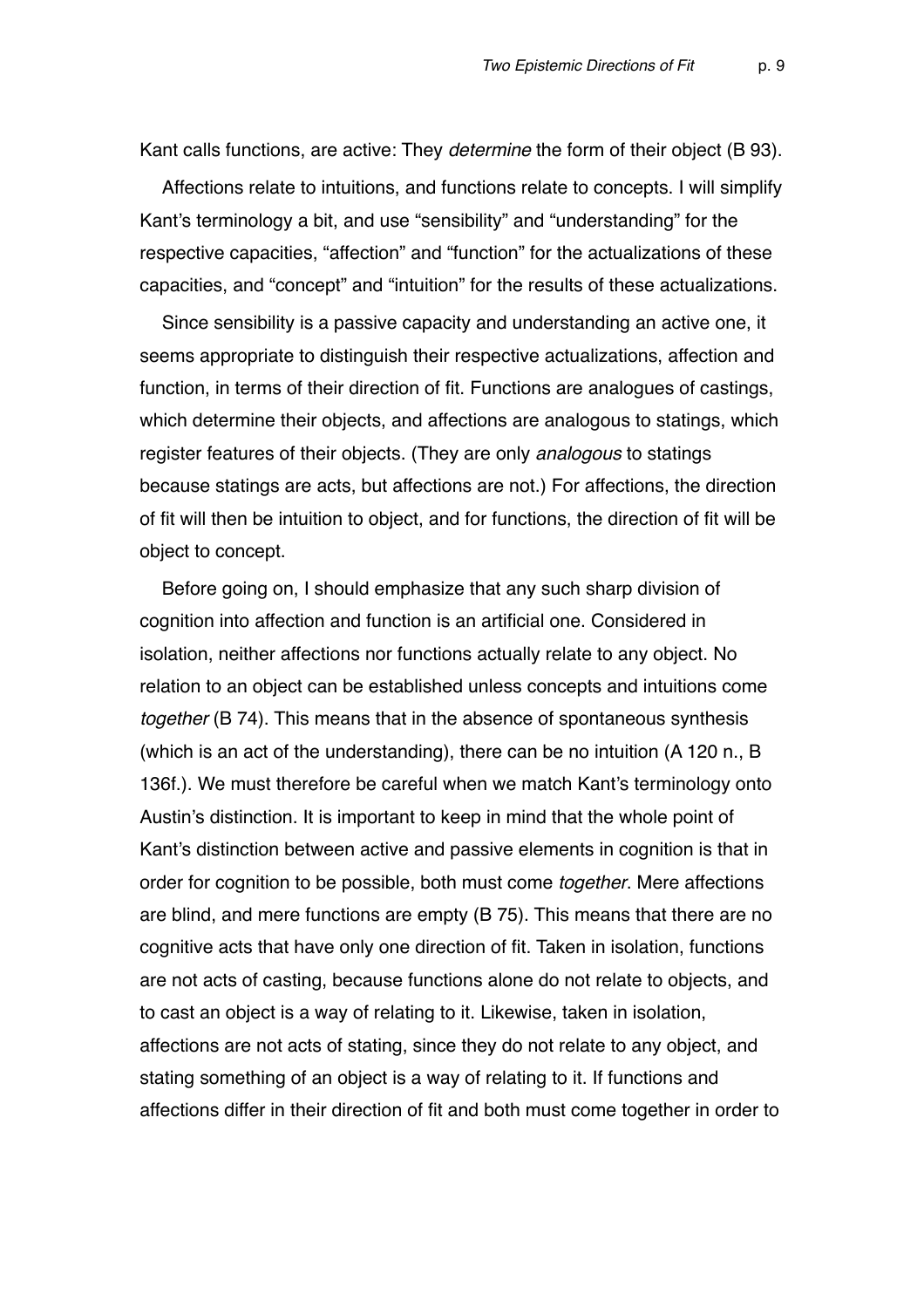yield cognition, every cognitive act must have both directions of fit at once[.6](#page-9-0) It is only *parts* of such acts that may be said to differ in their direction of fit.

Still, applying Austin's terminology to Kant leads to an answer to the question raised in the beginning of this talk: How can our cognition determine its object without in any sense creating or manipulating it? When Austin speaks of an item to type direction of fit, he has in mind the following case: A type description is given, and the task is to find (not to make) an object that fits this description. I submit that when Kant says that objects must "conform to our cognition" (B XVI), he basically means the same. He does not claim that objects must conform to our cognition because they are *made to* conform to it. He means that they must conform to our cognition because they are *cast as* conforming to it. When an item is cast as a T, it conforms to T not because it is created or shaped according to T, but because it is chosen under the condition that it would conform to T.[7](#page-9-1)

## 6. A Priori Knowledge

My account of functions as castings may also be used to explain Kant's notion of *synthetic a priori knowledge*. I show this in two steps. First, I introduce a notion of relative a priori knowledge that is admittedly not Kant's. Then I ask how to modify this conception so that it turns into the Kantian one. As we have seen, Kant describes the substance predicate in a categorical judgment as a condition under which the statement is made. It provides the

<span id="page-9-0"></span><sup>6</sup> As Stephen Engstrom puts it, our cognition does not stand in a "single unidirectional direction of fit with its object" ("Kant's Distinction between Theoretical and Practical Knowledge," *Harvard Review of Philosophy* 10, 2002, 49-63, p. 53).

<span id="page-9-1"></span><sup>&</sup>lt;sup>7</sup> This might seem to suggest a filter model: The object conforms to our cognition because it results from a process of filtering out everything that does not conform to it. However, a filter only works by blocking certain input, and it may be replaced by a different filter. Both is not true here. Casting is not just selecting among input (for what is not cast is not input), and Kant is interested in the most fundamental conditions under which objects of experience may be cast; these cannot be changed.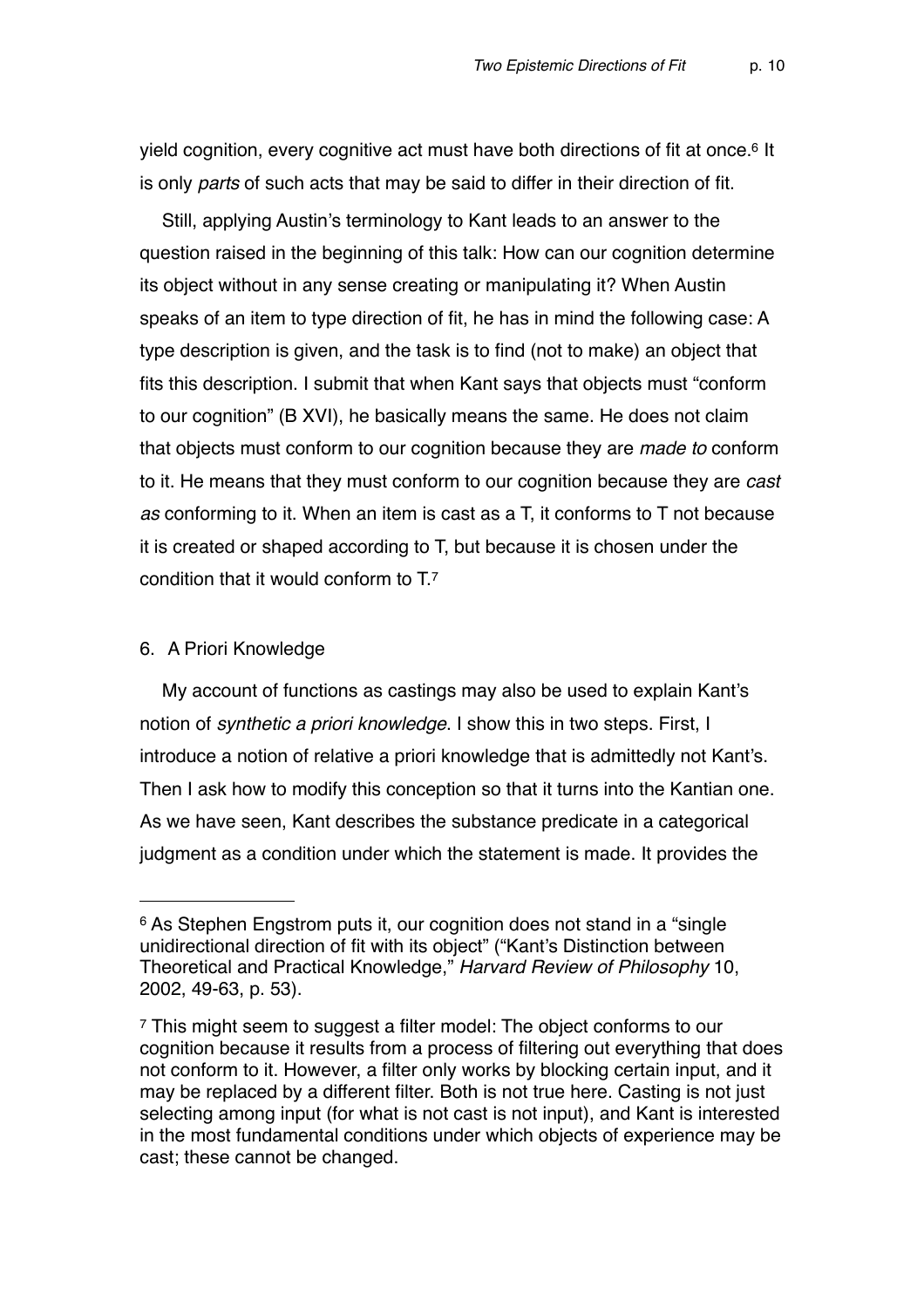ground for attributing a property because in a Sellarsian sentence, casting is prior to stating: Before we can state anything, we need to get hold of something to state it of. The first step towards an account of a priori knowledge is to realize that what is known a priori may simply be that which is known *first*. Consider, for instance, the Sellarsian sentence

This ice cube is pink.

When we divide this judgment into its protojudgmental parts and transform these parts into judgments, we get the two judgments

This is an ice cube  $-$  It is pink.

The first is not asserted in the original judgment but presupposed; before predicating pinkness, we cast something as an ice cube. The direction of fit is object to type: We single out an object in its capacity of being an ice cube. Now it is important to note that in most cases in which we successfully pick out an object by virtue of its falling under a type, we can know in advance that it will indeed fall under this type. If it did not fall under it, we would probably not have been able to pick it out by virtue of its doing so. That is, whenever we successfully cast something as an ice cube, and do not miscast it as something else, we know a priori that it is an ice cube.

Also, note in passing that nothing I have said so far implies that all a priori knowledge is analytic. One might think that in the case under consideration we know the features of the object a priori because we know the meaning of the term "ice cube." But casting an object as an ice cube may involve either more or less than understanding the meaning of this term. For instance, it may involve locating a solid object, by sight or touch, in space and time. We may therefore a priori know certain features of an item by considering what is generally involved in acts of casting it, rather than only considering the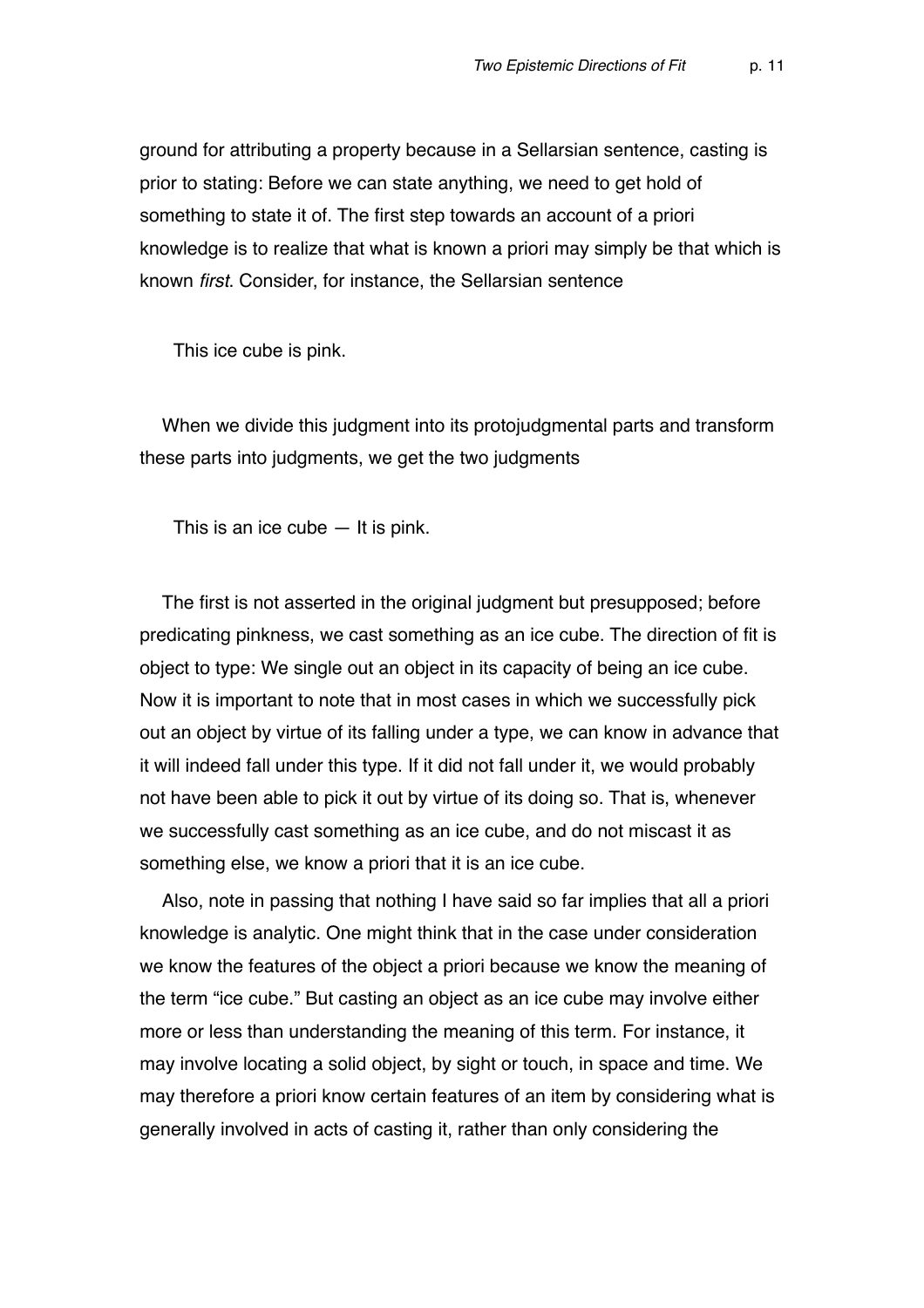meaning of the words that are employed in such acts. If the meaning of the casting term does not fully determine its referent, but only the entire act of casting it does, synthetic (i.e. non-analytic) a priori knowledge is possible.

Still, this is certainly not the way in which Kant wishes to use the expression "a priori." When we successfully cast something as an ice cube, we know a priori only in a *relative sense* of "a priori" that it is an ice cube. Kant mentions this relative sense only to contrast it to the notion of absolute a priori knowledge he is interested in (B 2). However, if the distinction between a priori knowledge as I have just introduced it and a priori knowledge in Kant's sense is the distinction between *relative* and *absolute* a priori knowledge, then there might be a way that leads from one to the other. *Relative* a priori knowledge is a priori knowledge that we have relative to a specific context, as when we cast an item as an ice cube. *Absolute* a priori knowledge is knowledge that we can have, for the same reasons, in *any* context where we cast an object.

We may extract the difference between relative and absolute a priori knowledge from section 14 of Kant's *Metaphysical Deduction*. In this section, Kant draws the by now familiar contrast between representations that are caused by their object and representations that determine their object. He claims that in the first case no a priori knowledge is possible. Then he continues:

In the latter case, representation in itself does not produce its object insofar as existence is concerned, for we are not here speaking of its causality by means of the will. None the less the representation is a priori determinant of its object, if it be the case that only through the representation is it possible to know anything as an object. (B 125, tr. Kemp Smith)

Kant says here that we can have absolute a priori knowledge of an object if there are representations that must be involved whenever we represent an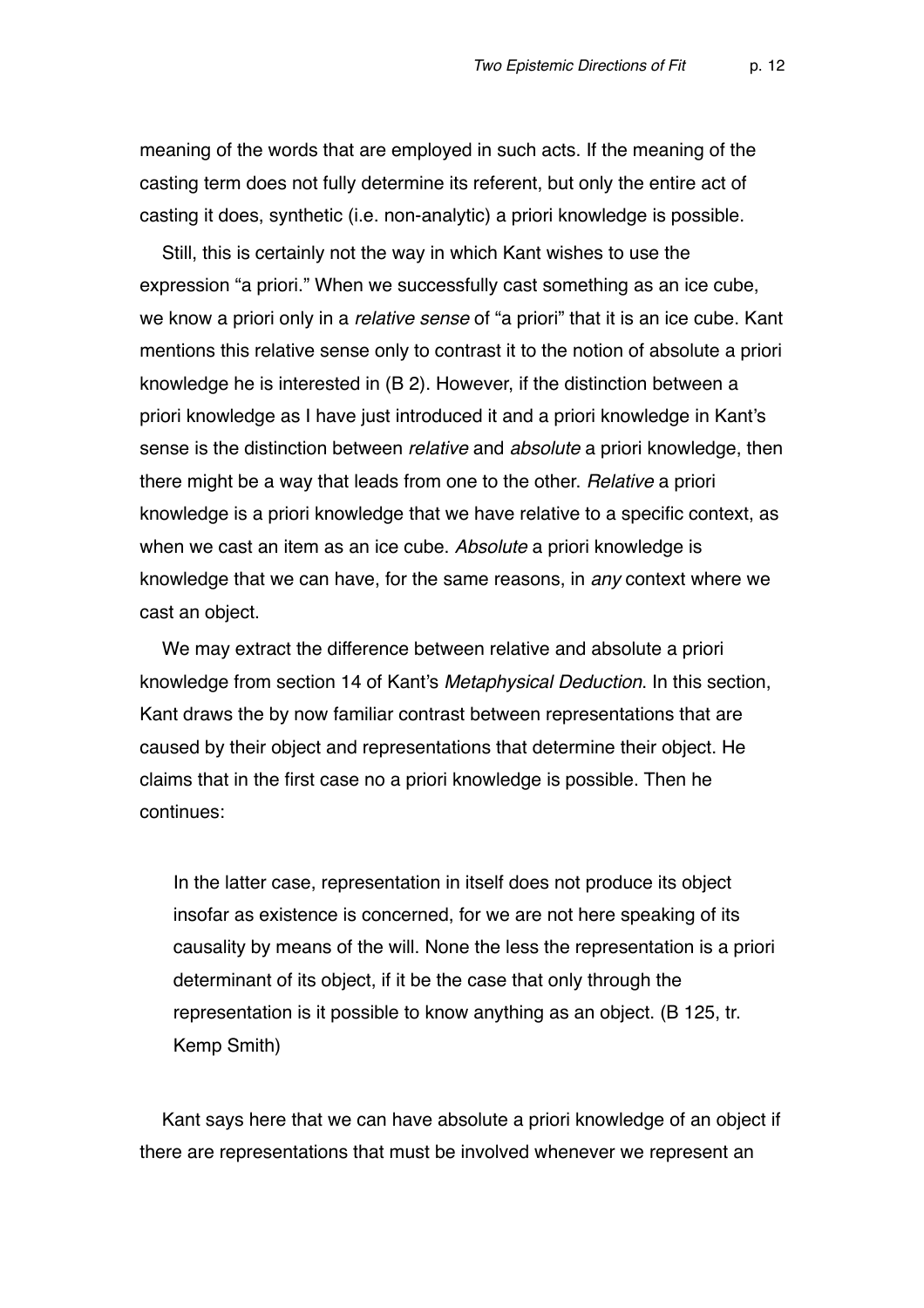object. Therefore, in order to see how there can be a priori knowledge in an absolute sense, we need to ask whether there are specific concepts, acts, or capacities that are necessarily involved whenever we cast an object. I cannot do this here, but only note that *if* there are such concepts, acts, or capacities, *then* we can have a priori knowledge of objects by reflecting on these concepts, acts, or capacities.

In general, objects can be cast by mistake. I may cast a potato as an apple and then discover that the concept by which I cast the object does not apply to it after all. As far as Kant is concerned, it is important to note that this kind of mistake is not possible in the case of concepts that are necessarily involved in all acts of casting objects. According to Kant, all acts of casting objects of experience must involve what he calls pure forms of intuition, categories, schemata, and principles. If a proof can be given that such resources are necessarily involved in casting any object whatsoever, the only surprise that can happen when using these resources is that after all, there was no object whatsoever. This may of course still happen (although strictly speaking, it would not be a *mistake*). In casting, we depend on there being something to be cast. If there is nothing to be cast, our act of casting is unsuccessful and does not provide us with any knowledge of any object. However, if there were nothing that we might cast by carrying out our most fundamental casting procedures, cognition would be altogether impossible. Conversely, if cognition is at all possible, a reflection on the way in which we cast the objects of cognition may tell us something about what they are.

# 7. Further Directions

I believe that my account of a priori knowledge, rudimentary as it is, opens up at least two ways that may lead beyond Kant.

First, if a priori knowledge is knowledge derived from a reflection on what is necessarily involved in casting items, it is possible for it to change. After all, Kant tells us only what is necessarily involved in casting items as *objects of experience*. I do not know whether any sense can be made of the idea of